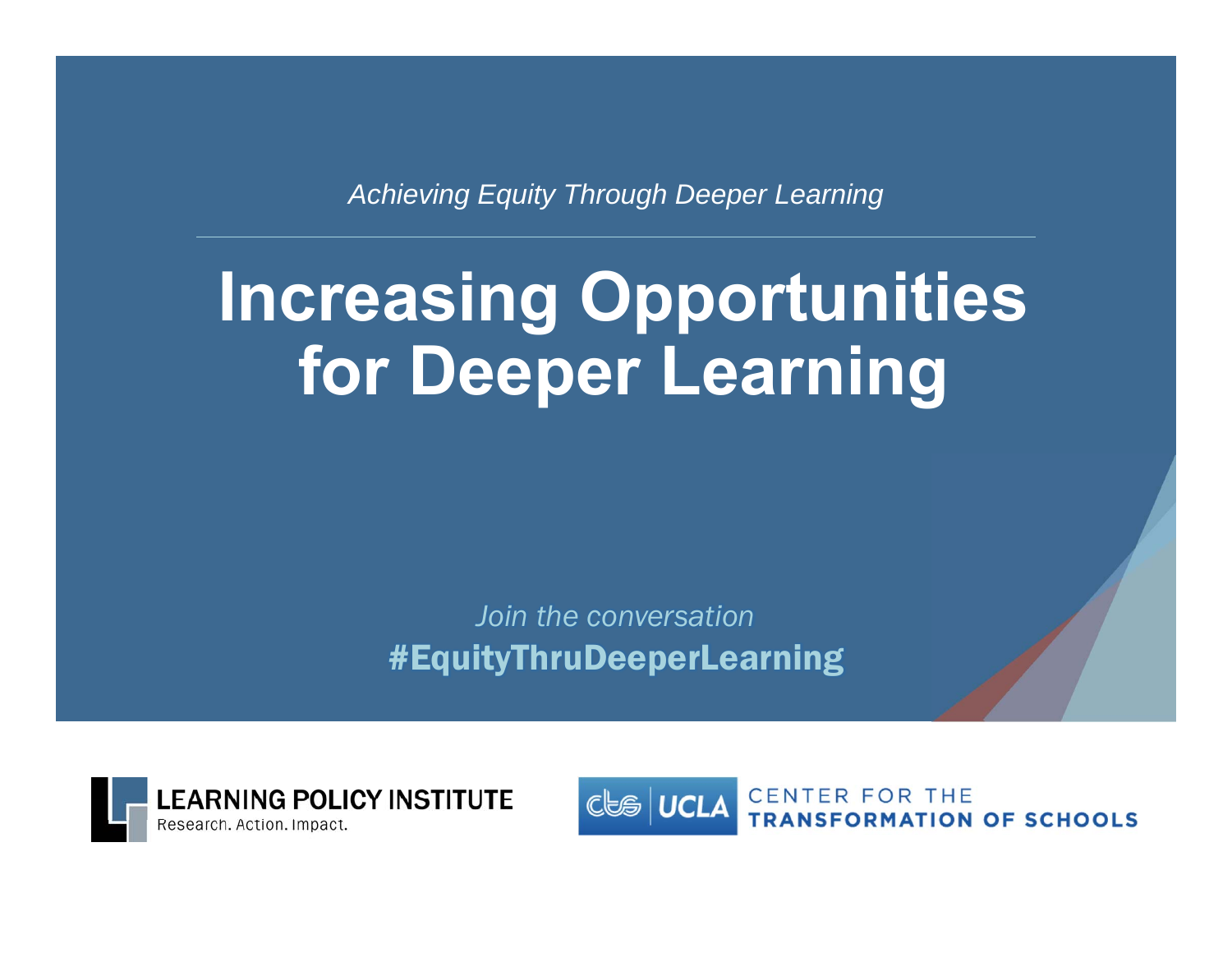### **Moderator**



### **Linda Darling-Hammond**

*President*

Learning Policy Institute

@LDH\_ed

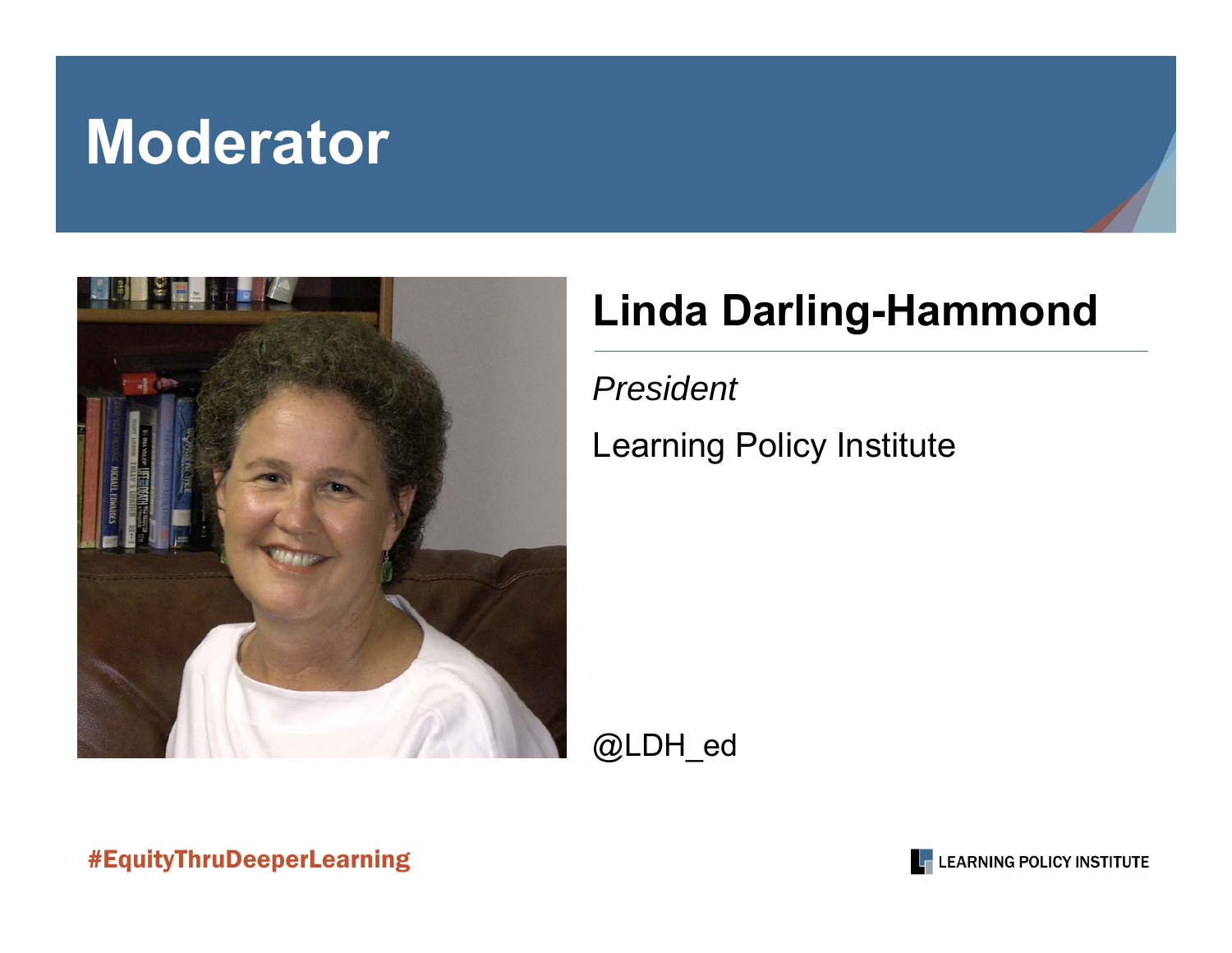## **Agenda**

#### •**Welcome & Introduction**

**Linda Darling-Hammond**, *President*, Learning Policy Institute

#### $\bullet$ **Research Presentation**

**Pedro Noguera**, *Distinguished Professor of Education,* Graduate School of Education & Information Studies, UCLA and *Faculty Director,* Center for the Transformation of Schools, UCLA

#### •**Discussion**

**Linda Darling-Hammond**, *President*, Learning Policy Institute

**Pedro Noguera**, *Distinguished Professor of Education,* Graduate School of Education & Information Studies, UCLA and *Faculty Director,* Center for the Transformation of Schools, UCLA

**Kent McGuire**, *Program Director, Education,* The William and Flora Hewlett Foundation

**Carlos Moreno**, *Co-Executive Director,* Big Picture Learning

#### •**Question & Answer**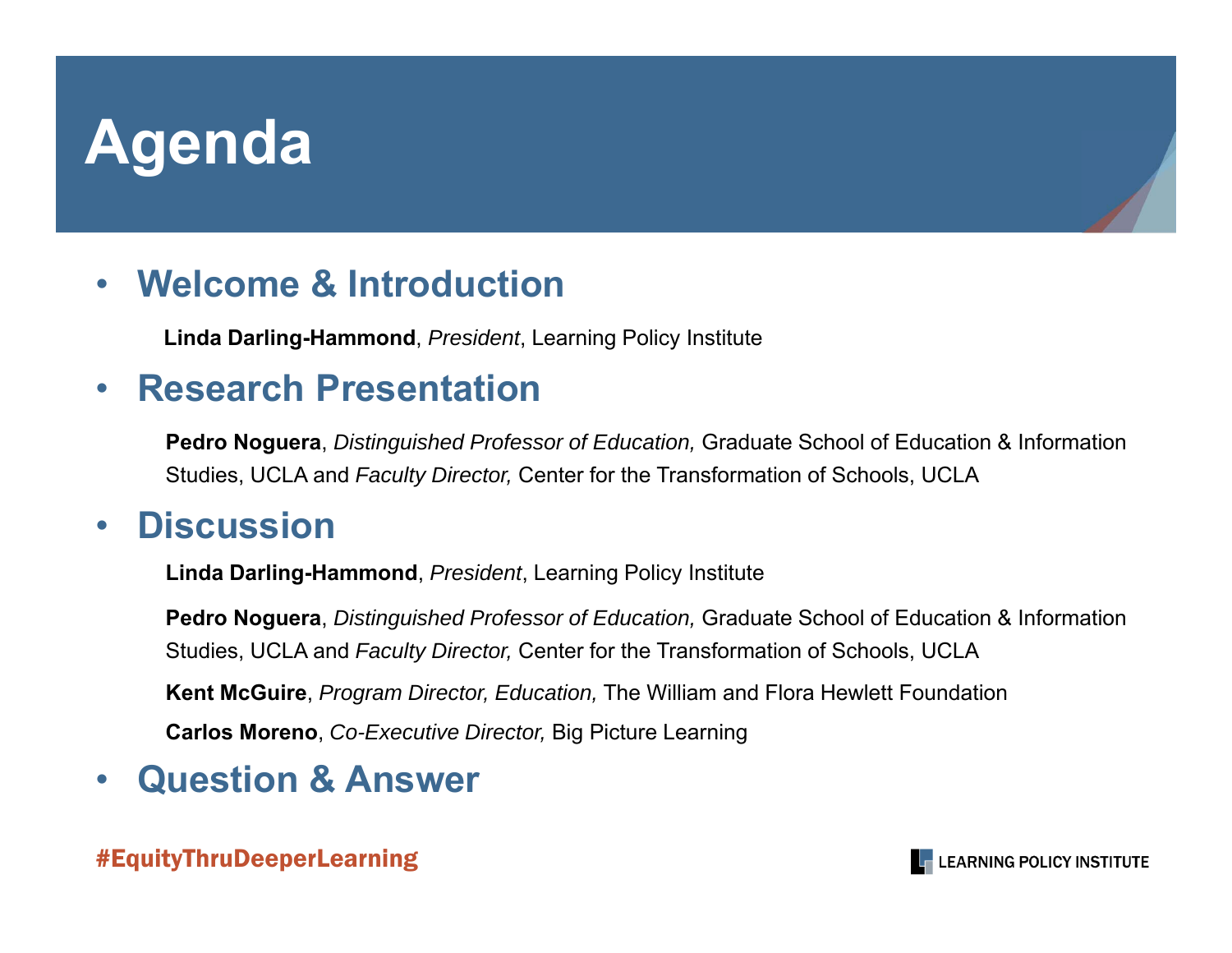# **Equity and Deeper Learning**



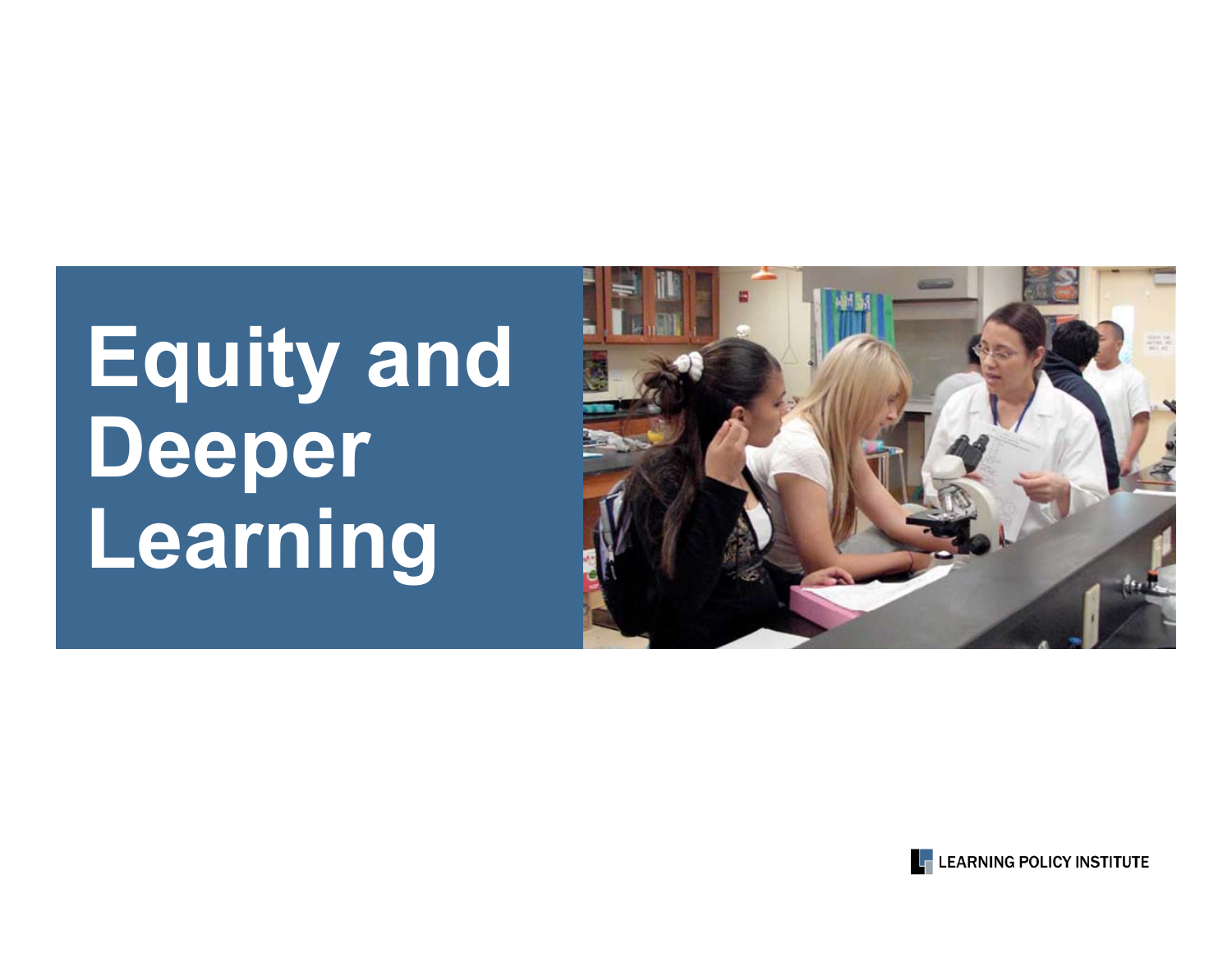## **What Deeper Learning is:**

- $\bullet$ Flexible and deep understanding of content so that it can be transferred and applied.
- •Critical and creative thinking.
- •Ability to communicate ideas in many forms.
- •Capacity to collaborate in problem solving.
- •An ongoing ability to learn to learn.
- •A growth mindset that supports perseverance, resilience, and ongoing improvement.

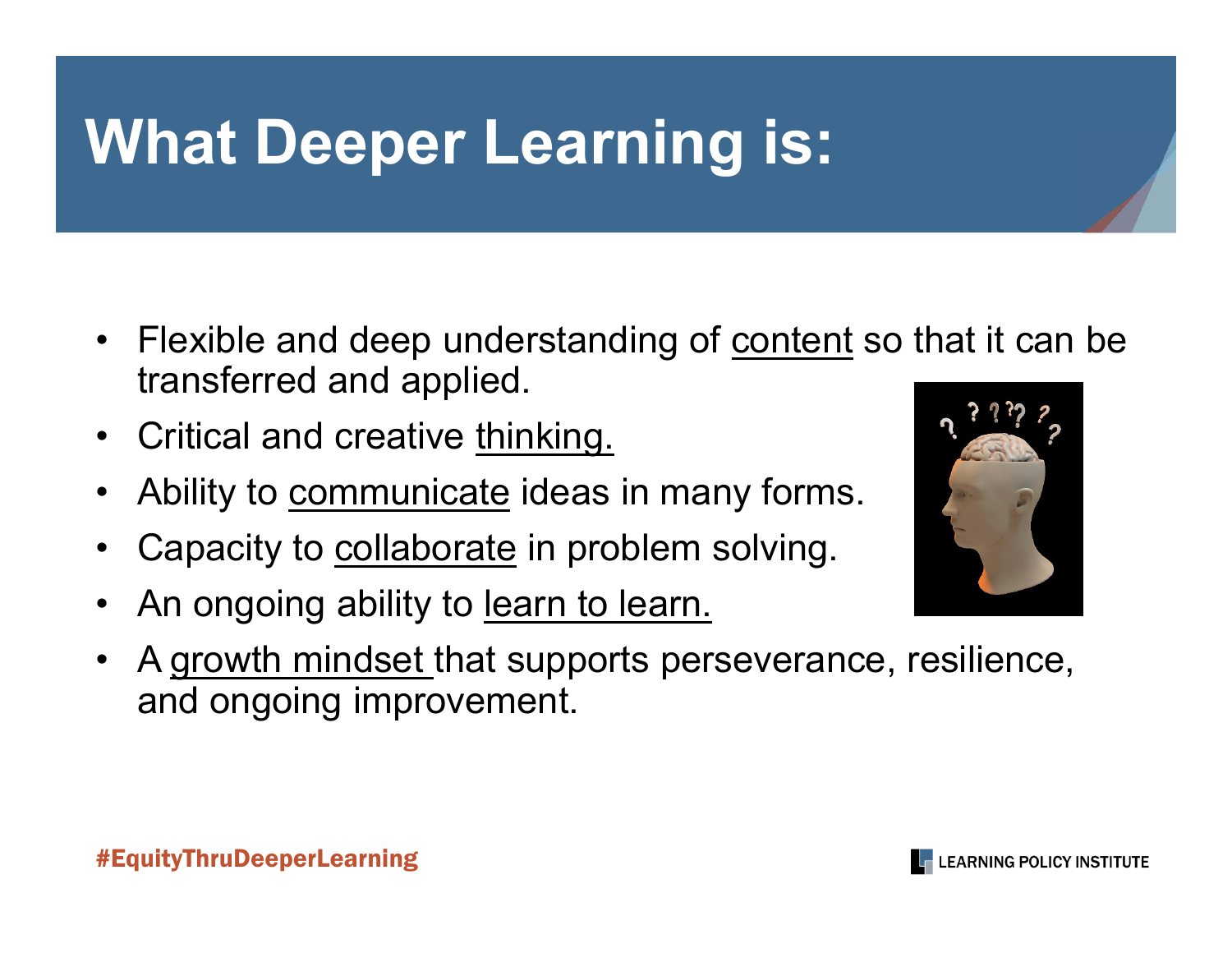# **Demand for Skills is Changing**

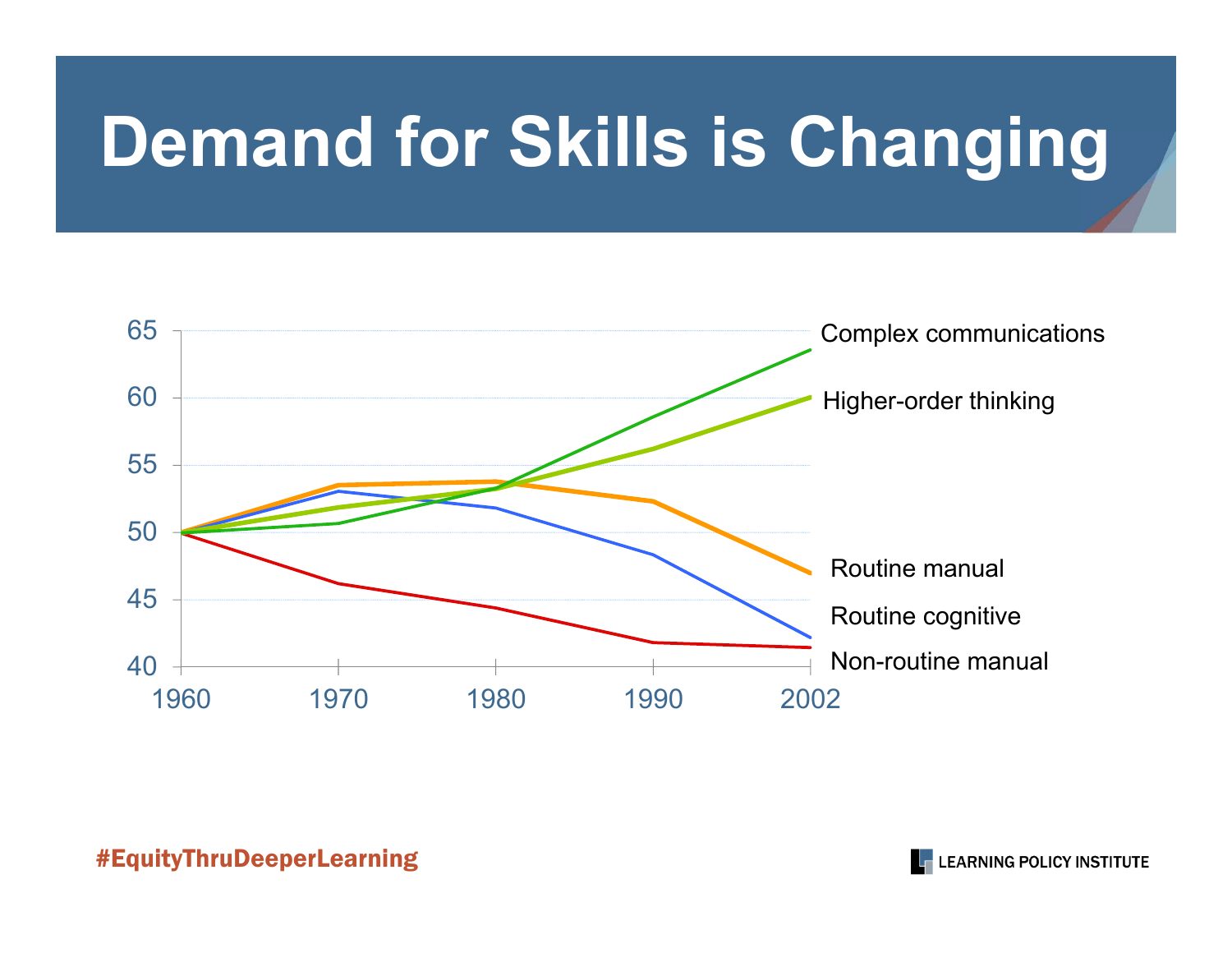### FORTUNE 500 MOST VALUED SKILLS

| 1970                                |                | 1999 |
|-------------------------------------|----------------|------|
| <b>Writing</b>                      | $\mathbf{1}$   |      |
| <b>Computational Skills</b>         | $\overline{2}$ |      |
| <b>Reading Skills</b>               | 3              |      |
| <b>Oral Communications</b>          | 4              |      |
| <b>Listening Skills</b>             | 5              |      |
| <b>Personal Career Development</b>  | 6              |      |
| <b>Creative Thinking</b>            | 7              |      |
| Leadership                          | 8              |      |
| <b>Goal Setting/Motivation</b>      | 9              |      |
| <b>Teamwork</b>                     | 10             |      |
| <b>Organizational Effectiveness</b> | 11             |      |
| <b>Problem Solving</b>              | 12             |      |
| <b>Interpersonal Skills</b>         | 13             |      |
|                                     |                |      |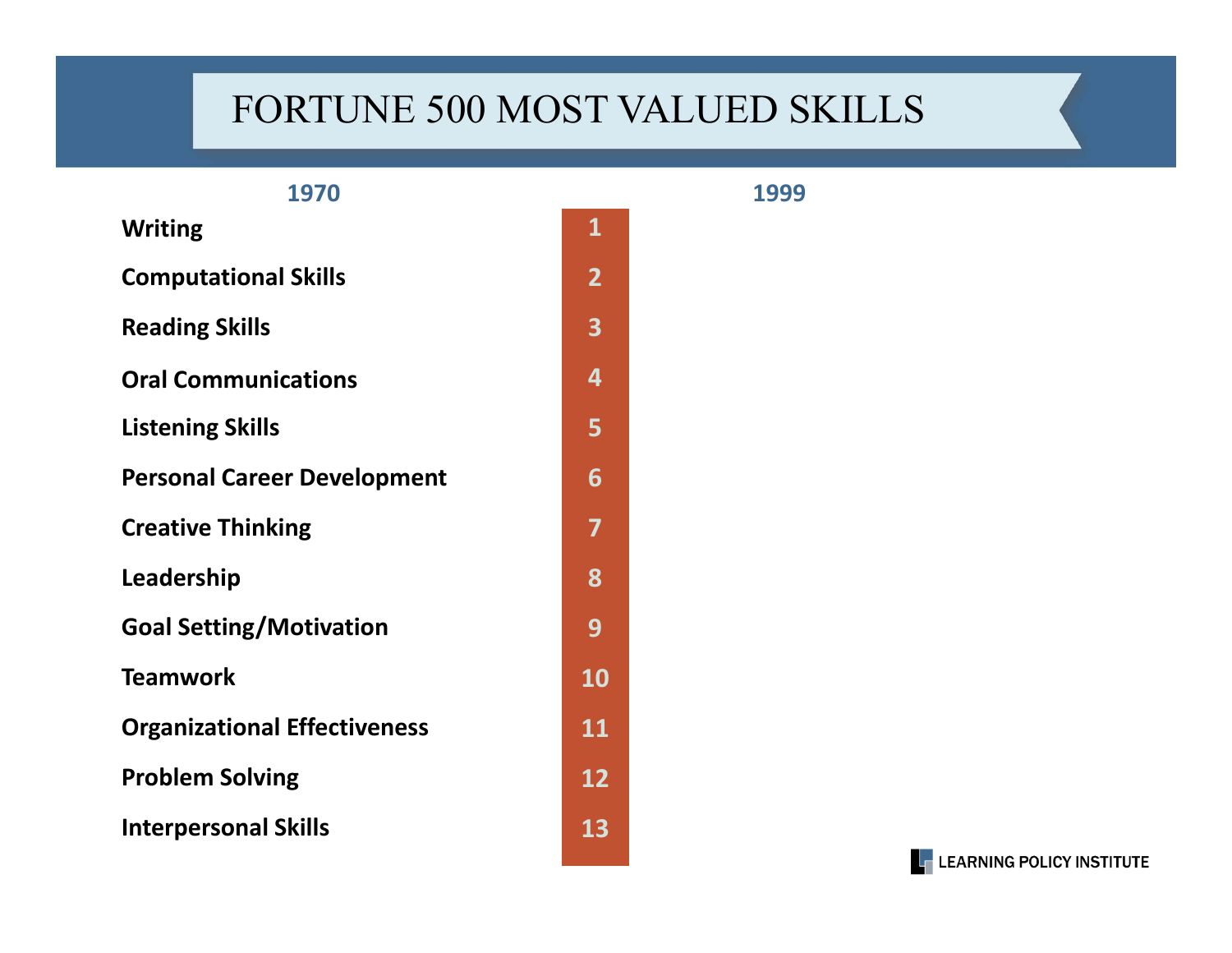# **Knowledge is Growing**



TIME <sup>→</sup>

**2000**

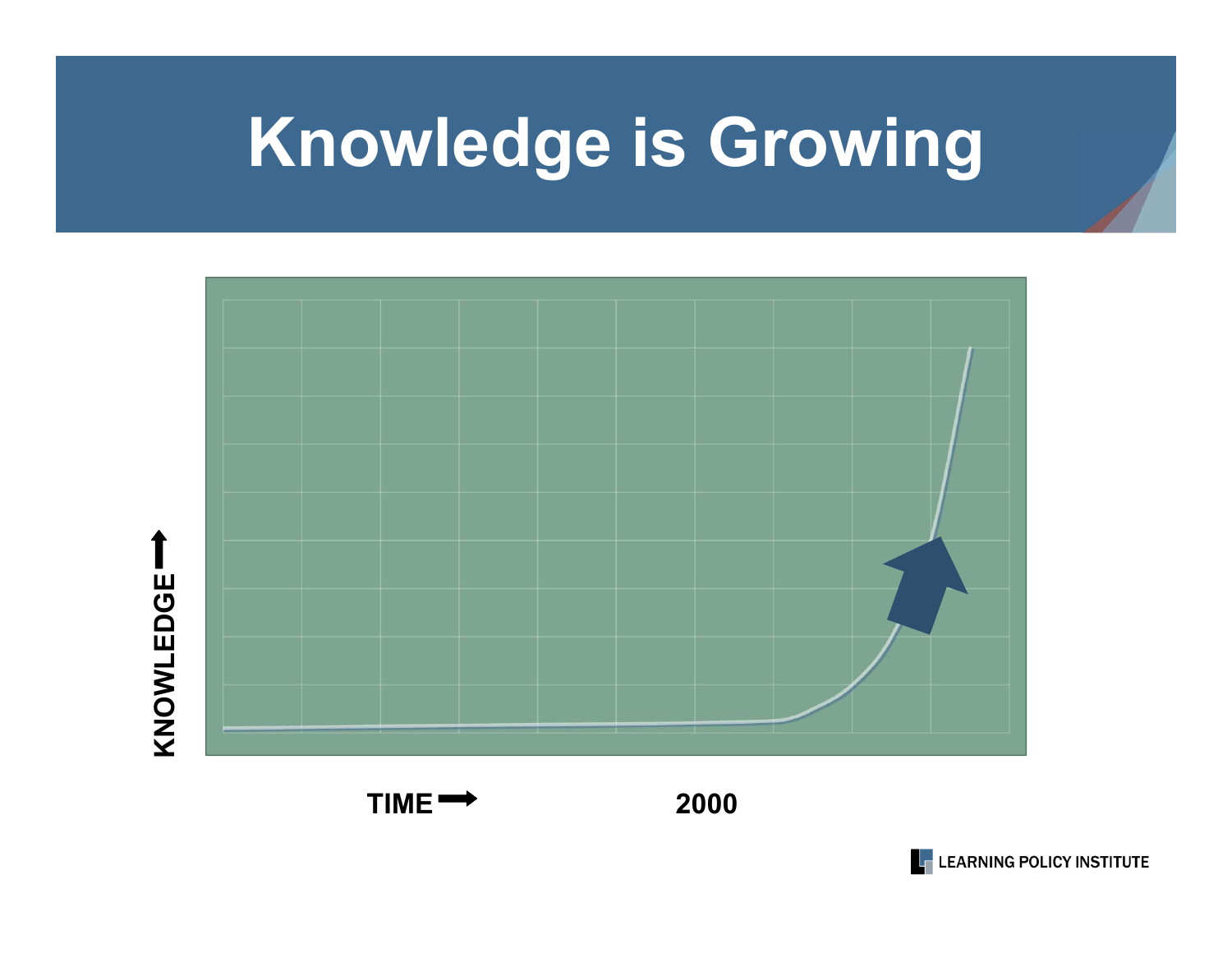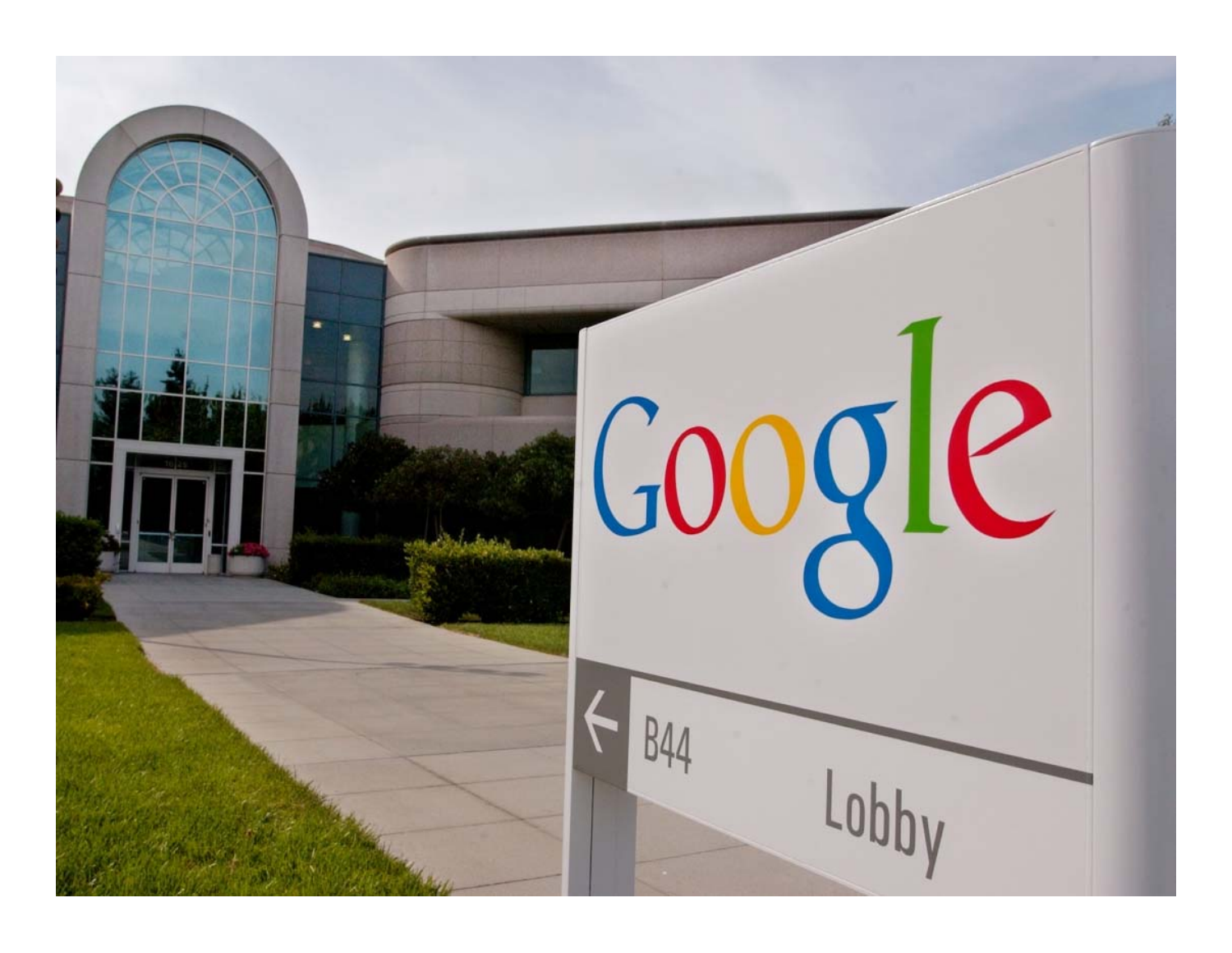### **Reform of Curriculum and Assessment is Underway World Wide**

**…The goal is less dependence on rote learning, repetitive tests and a 'one size fits all' type of instruction, and more on engaged learning, discovery through experiences, differentiated teaching, the learning of life-long skills, and the building of character through innovative and effective teaching approaches and strategies…"**

**—Singapore Education Minister Tharman Shanmugaratnam**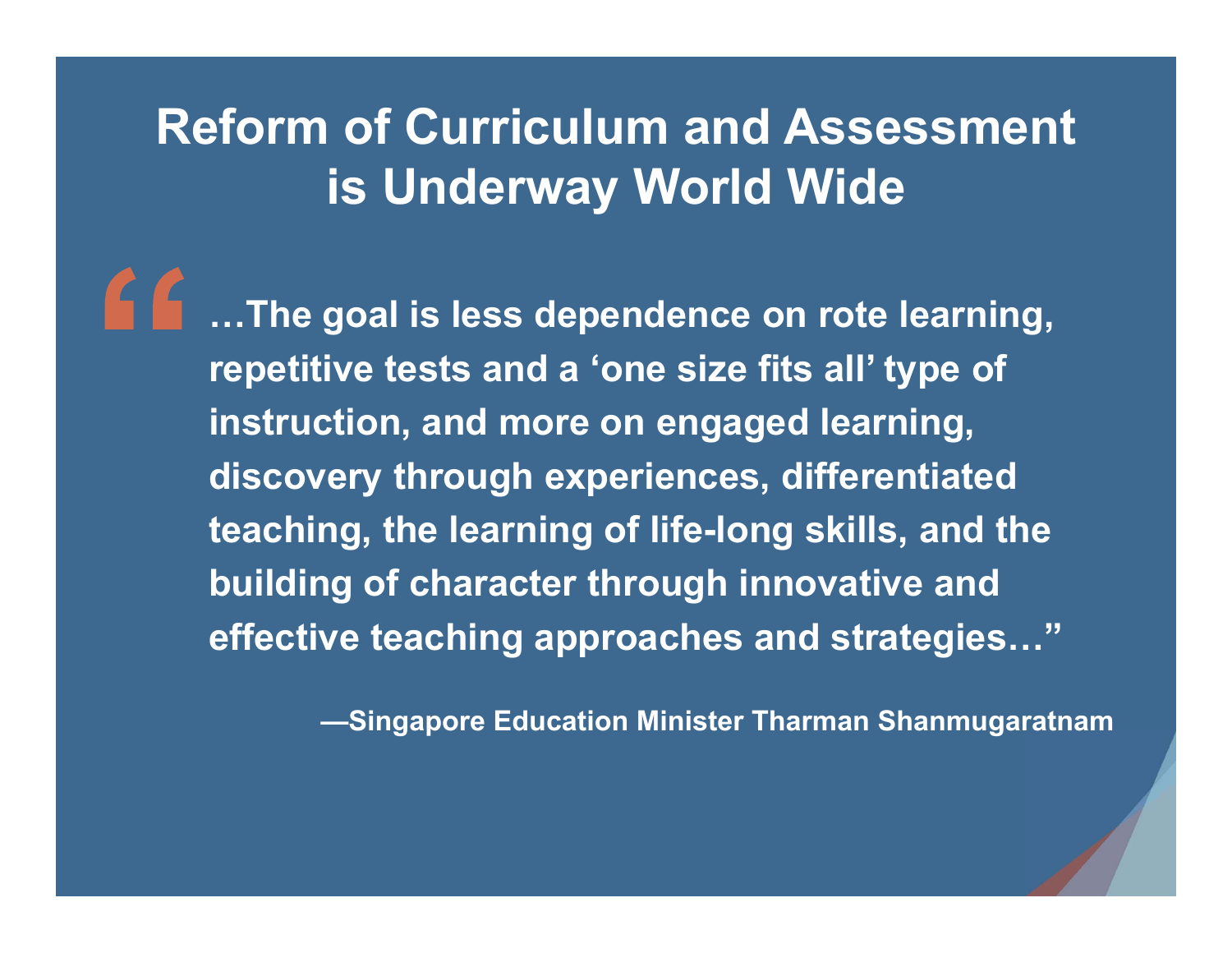### **Schools that Develop Deeper Learning**

- • Rigorous project-based **Instruction**
- Real world integration
- •Authentic assessment
- Culture of respect, responsibility, & revision
- •Personalized structures
- • Attention to social-emotional learning

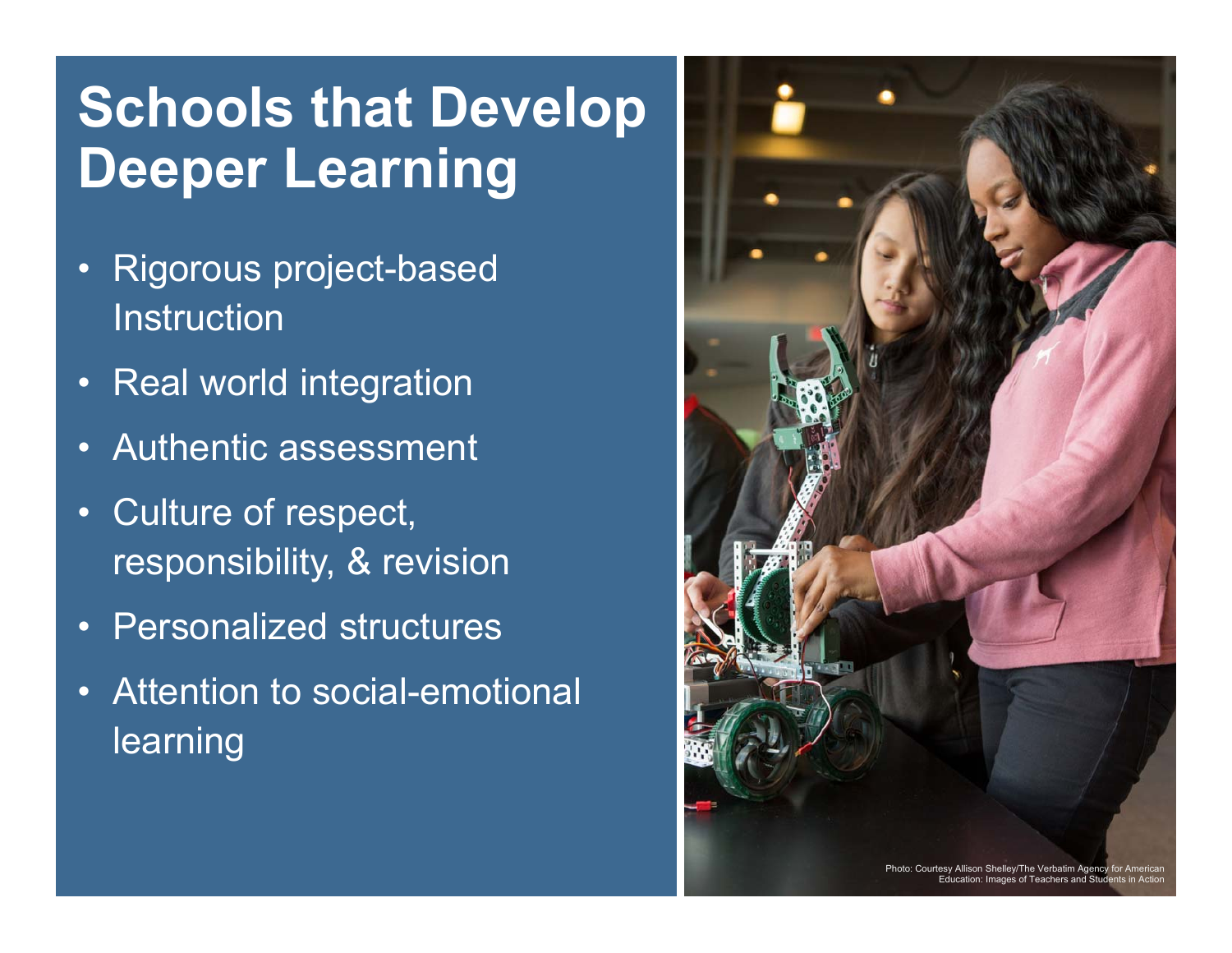# IN THE UNITED STATES, DEEPER LEARNING IS INEQUITABLY DISTRIBUTED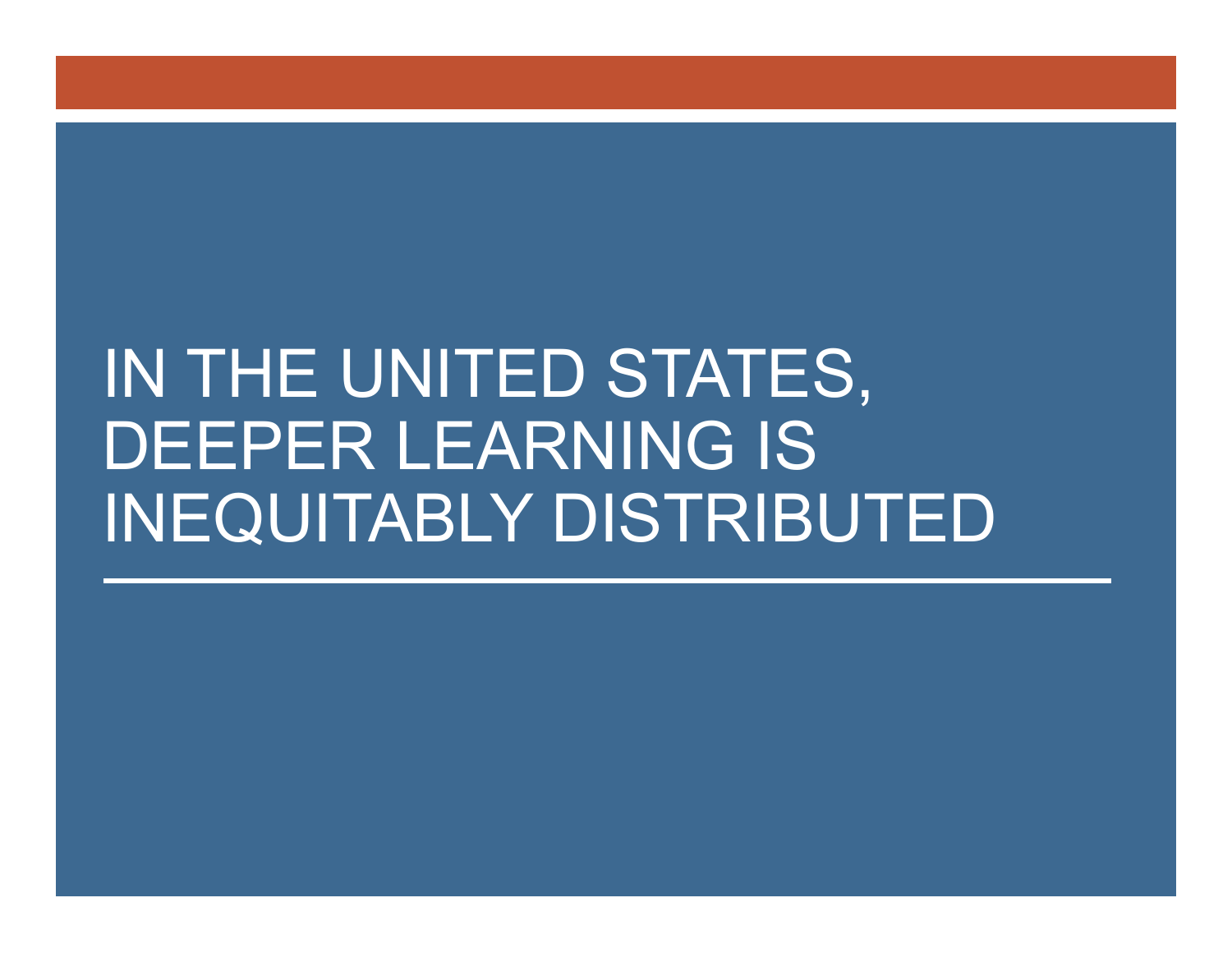# **The Challenges**

- Poverty
	- Food insecurity, poor prenatal care, poor heath, housing instability, violence, and pervasive and persistent stress influence learning
- Inadequate school funding and supports
- Segregation
- Tracking & presumptions about different students' futures
- High-stakes tests focused on low-level skills
- Educator training for new, challenging pedagogies

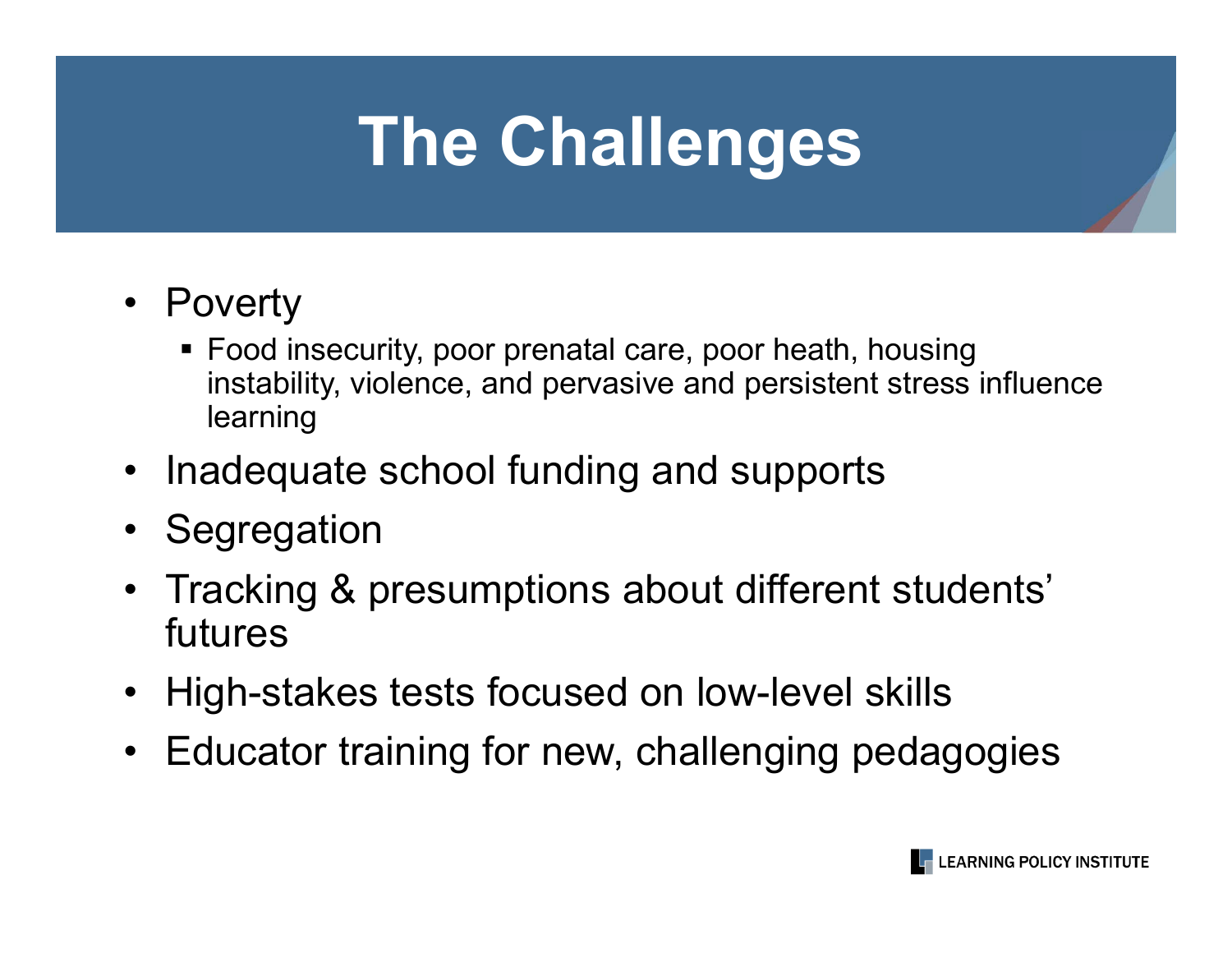## **The Costs of Inequality**

**If Hispanic and African American student performance grew to be comparable to white performance and remained there over the next 80 years, the … impact would be staggering—adding some \$50 trillion (in present value terms) to our economy—more than three times the size of our current GDP. (This) represents the income that we forgo by not ensuring equity for all of our students.** 

> **—***For Each and Every Child***,**  Report of the Excellence and Equity Commission, 2013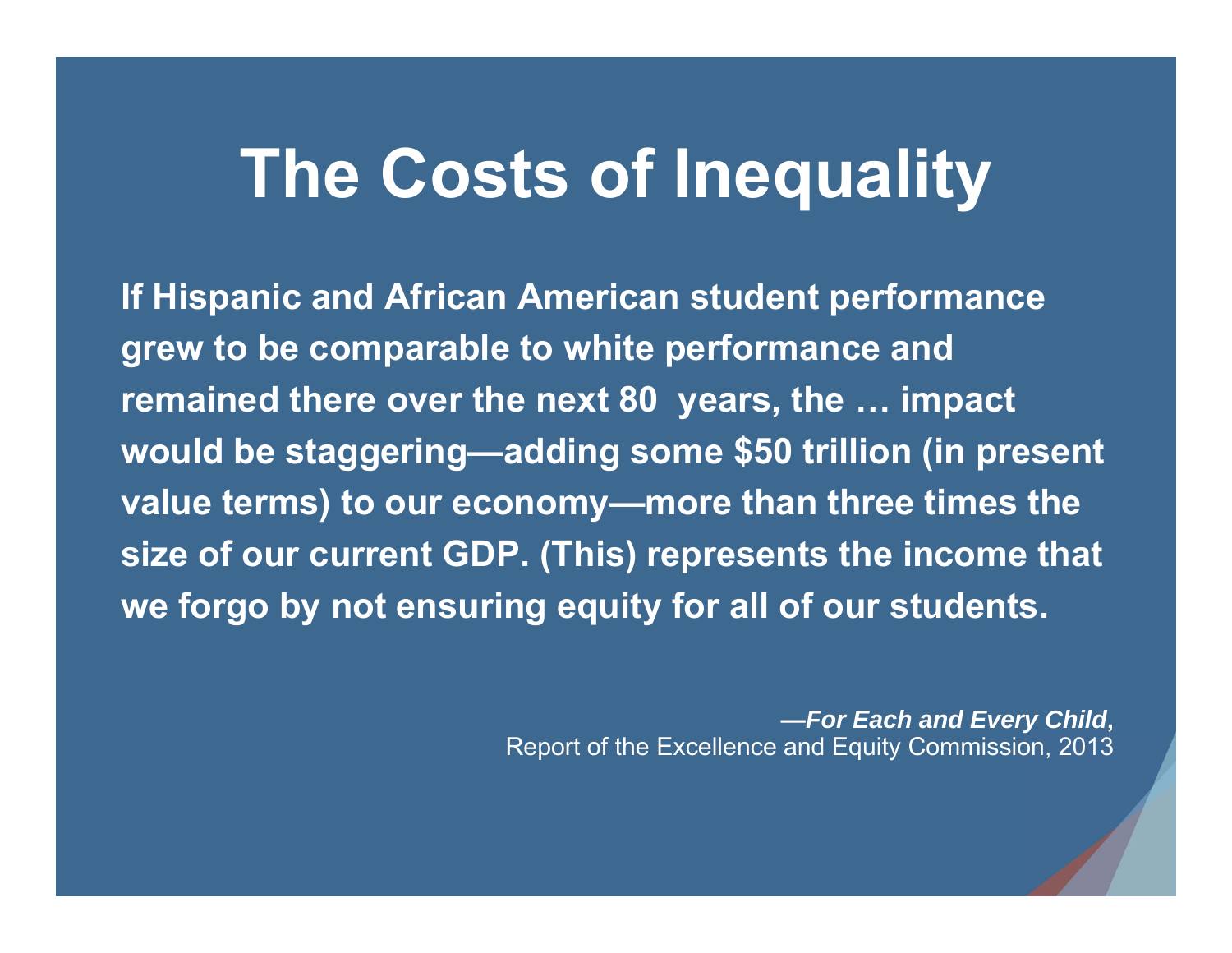### **Presenter**



### **Pedro A. Noguera**

*Distinguished Professor of Education* Graduate School of Education and Information Studies, UCLA

*Faculty Director*

Center for the Transformation of Schools at UCLA

@PedroANoguera

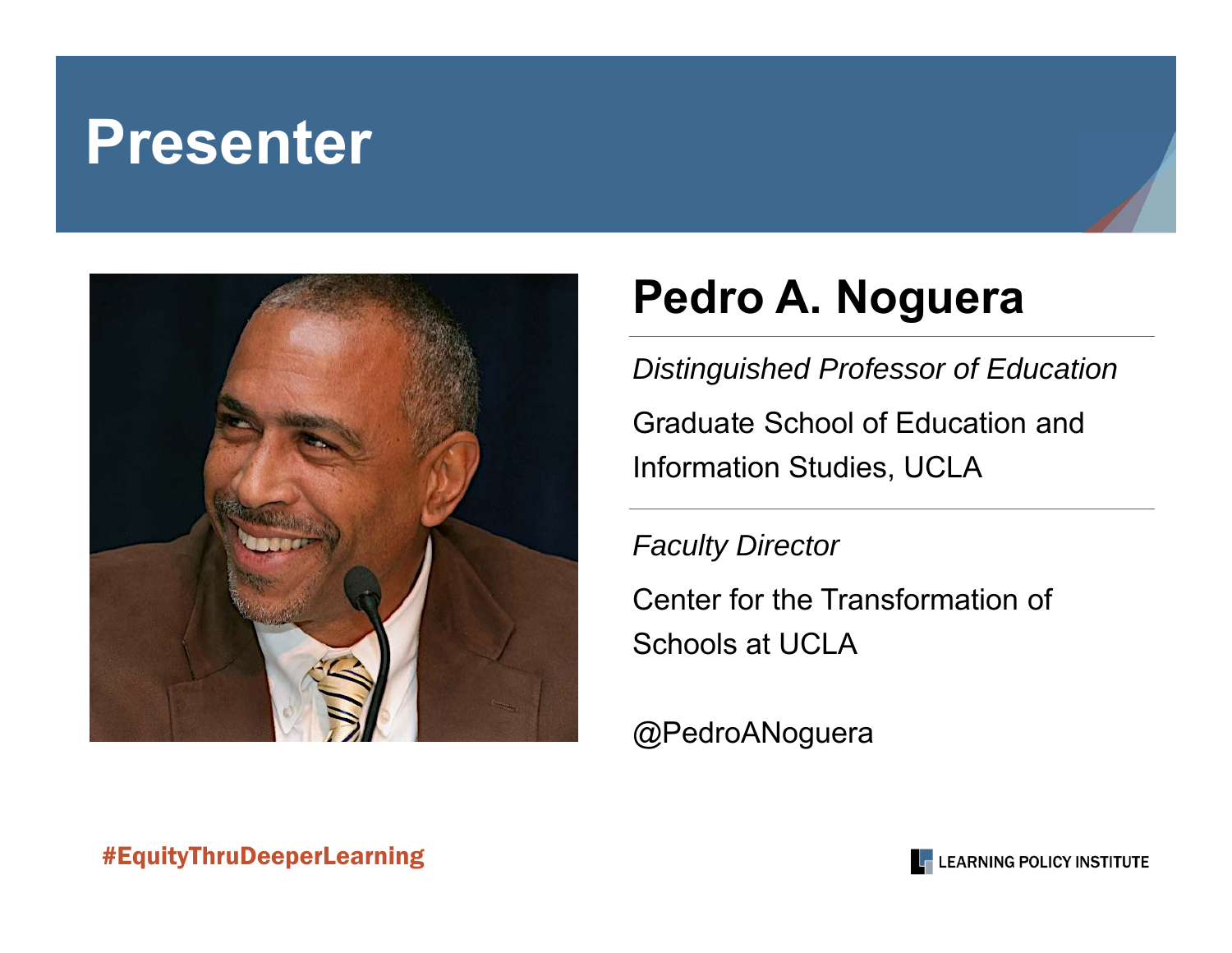## **Panel Discussion**

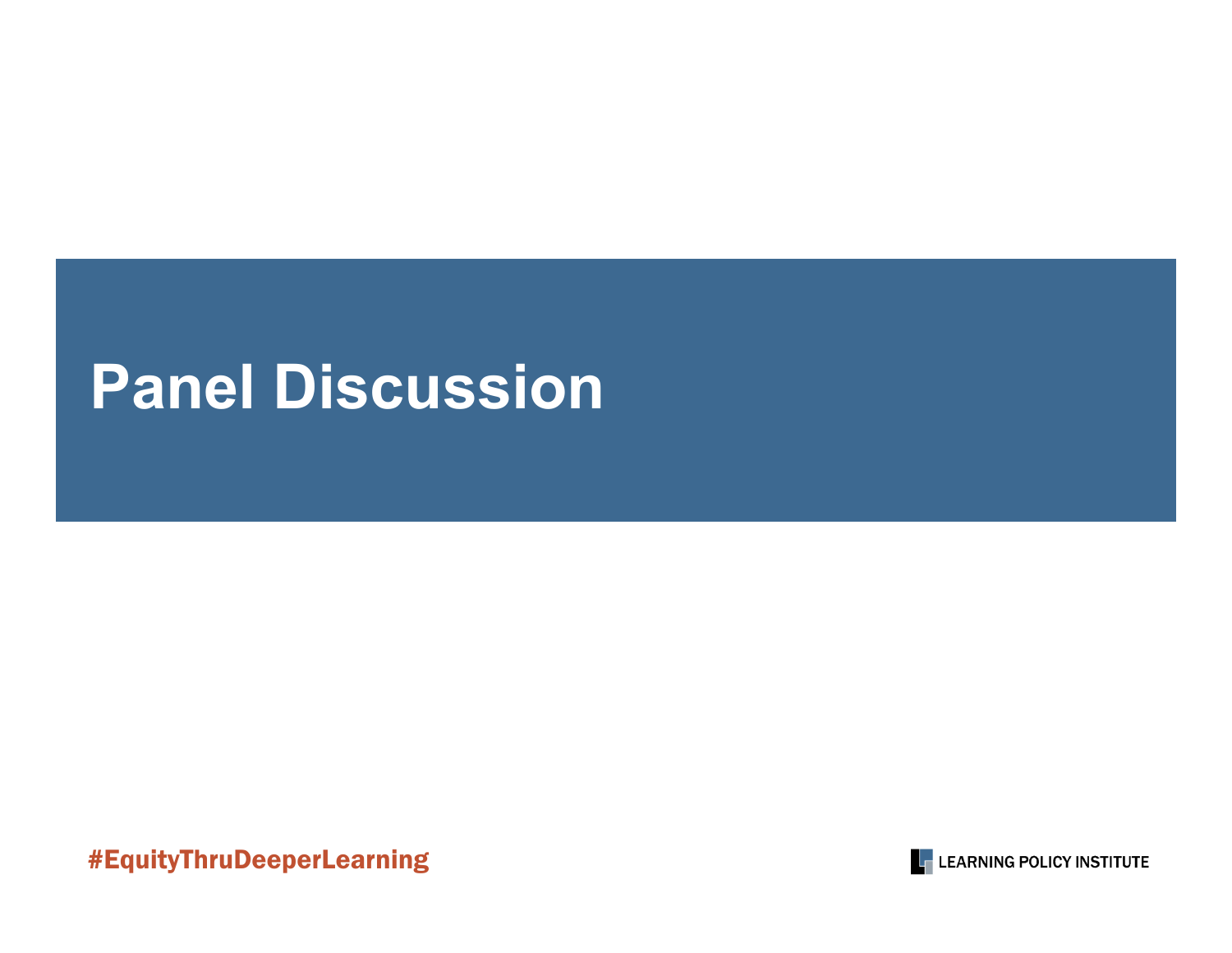## **Panelist**



### **Kent McGuire**

*Program Director, Education*

The William and Flora Hewlett Foundation

@ckmcguire

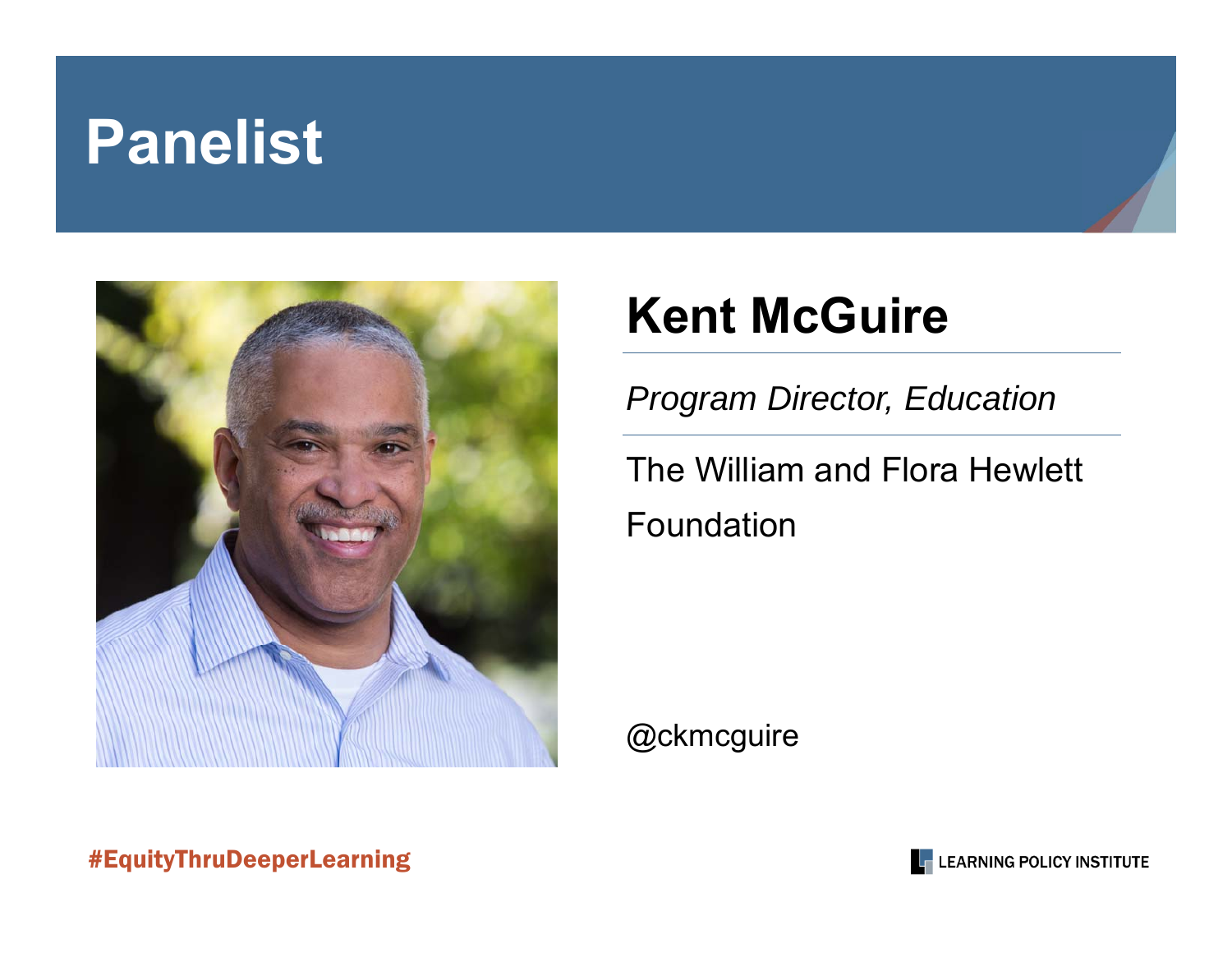## **Panelist**



### **Carlos Moreno**

*Co-Executive Director*

Big Picture Learning

@Carlos\_Moreno06

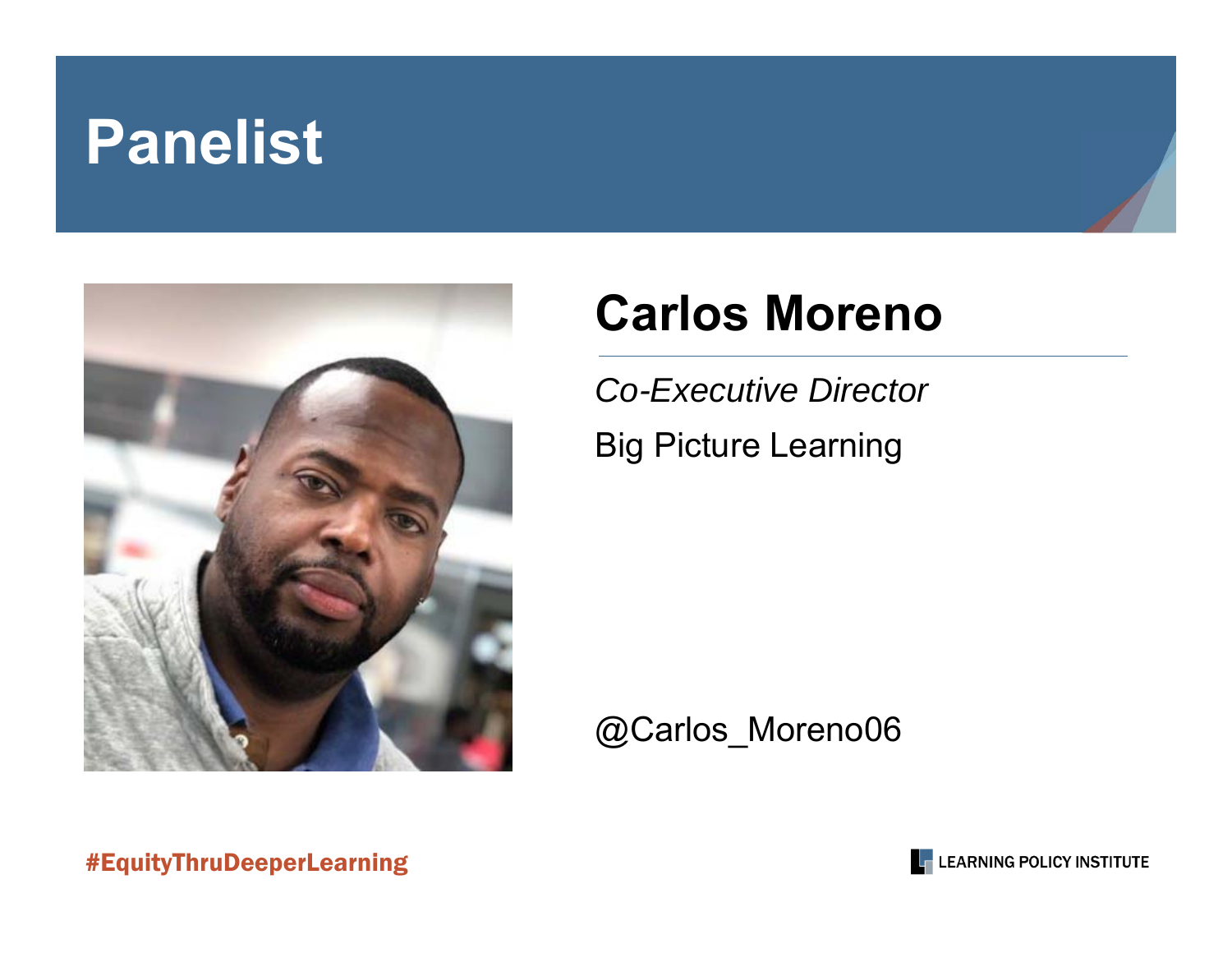### **Panel Discussion**



### **Moderator: Linda Darling-Hammond**

*President,* Learning Policy Institute

@LDH\_ed



#### **Pedro A. Noguera**

*Distinguished Professor of Education,* Graduate School of Education & Information Studies, UCLA

*Faculty Director,* Center for the Transformation of Schools, UCLA

@PedroANoguera



### **Kent McGuire**

*Program Director, Education*, The William and Flora Hewlett Foundation

@ckmcguire



#### **Carlos Moreno**

*Co-Executive Director,*  Big Picture Learning @Carlos\_Moreno06

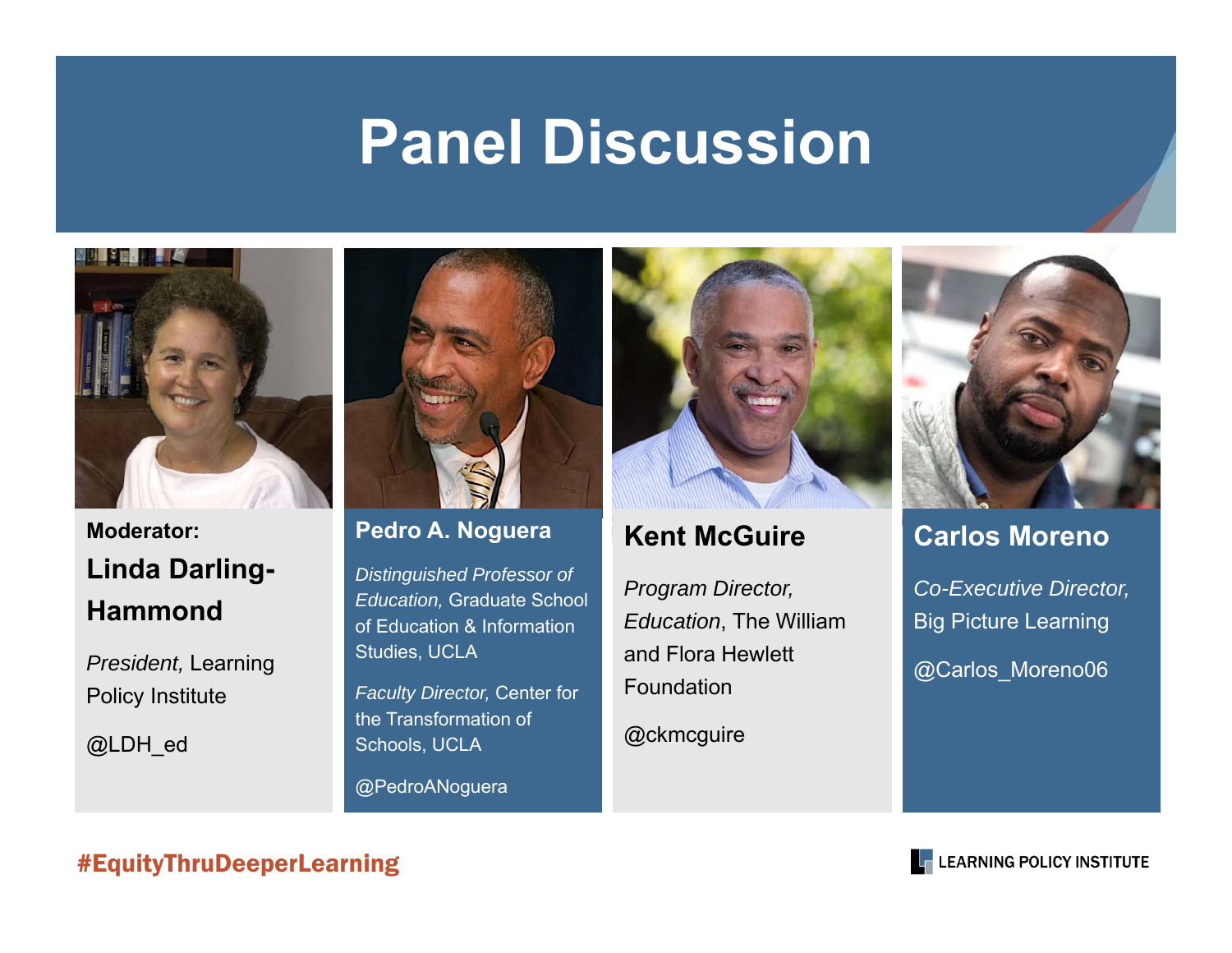## **Audience Q&A**

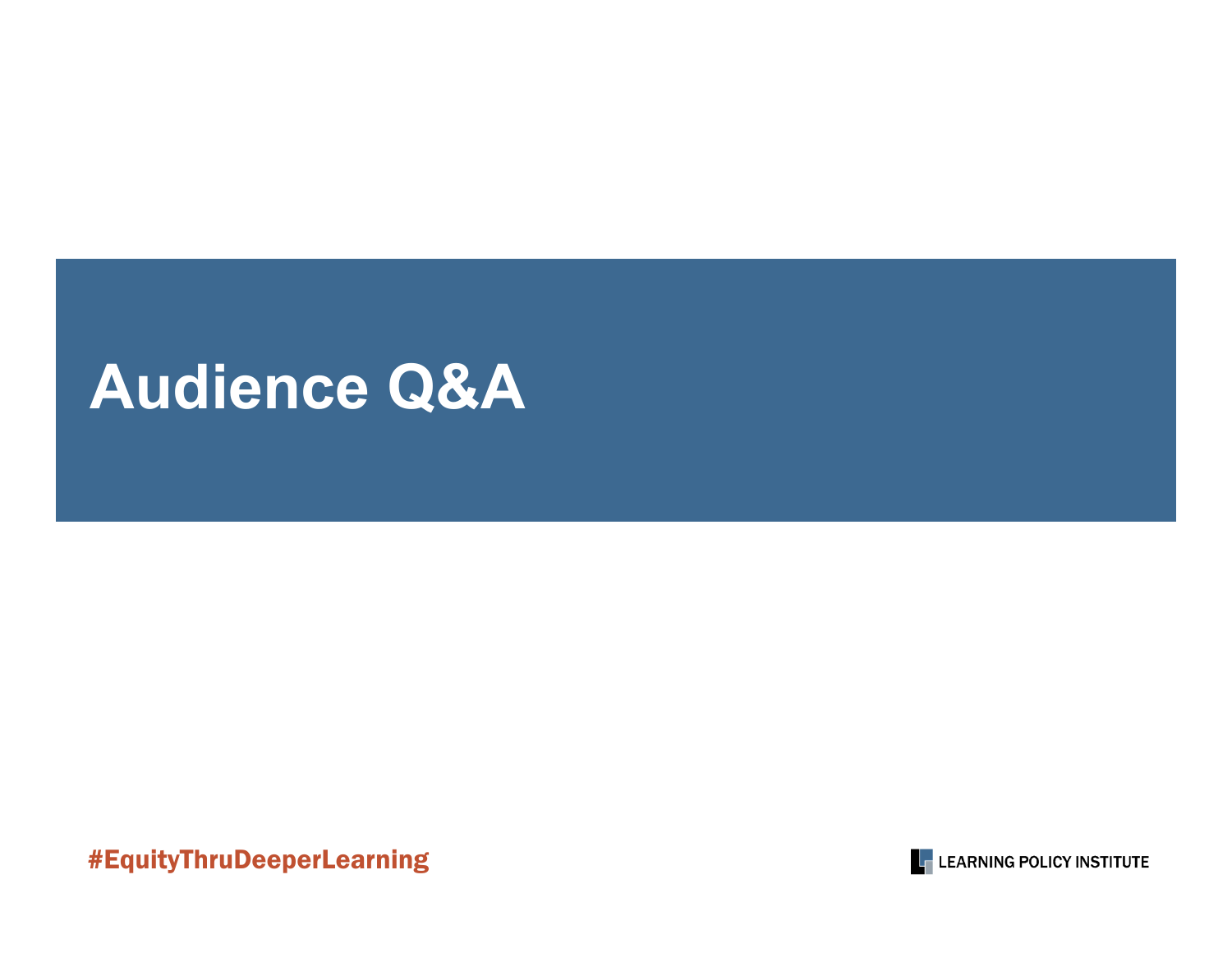### **Question & Answer**



### **Moderator: Linda Darling-Hammond**

*President,* Learning Policy Institute

@LDH\_ed



#### **Pedro A. Noguera**

*Distinguished Professor of Education,* Graduate School of Education & Information Studies, UCLA

*Faculty Director,* Center for the Transformation of Schools, UCLA

@PedroANoguera



### **Kent McGuire**

*Program Director, Education*, The William and Flora Hewlett Foundation

@ckmcguire



#### **Carlos Moreno**

*Co-Executive Director,*  Big Picture Learning @Carlos\_Moreno06

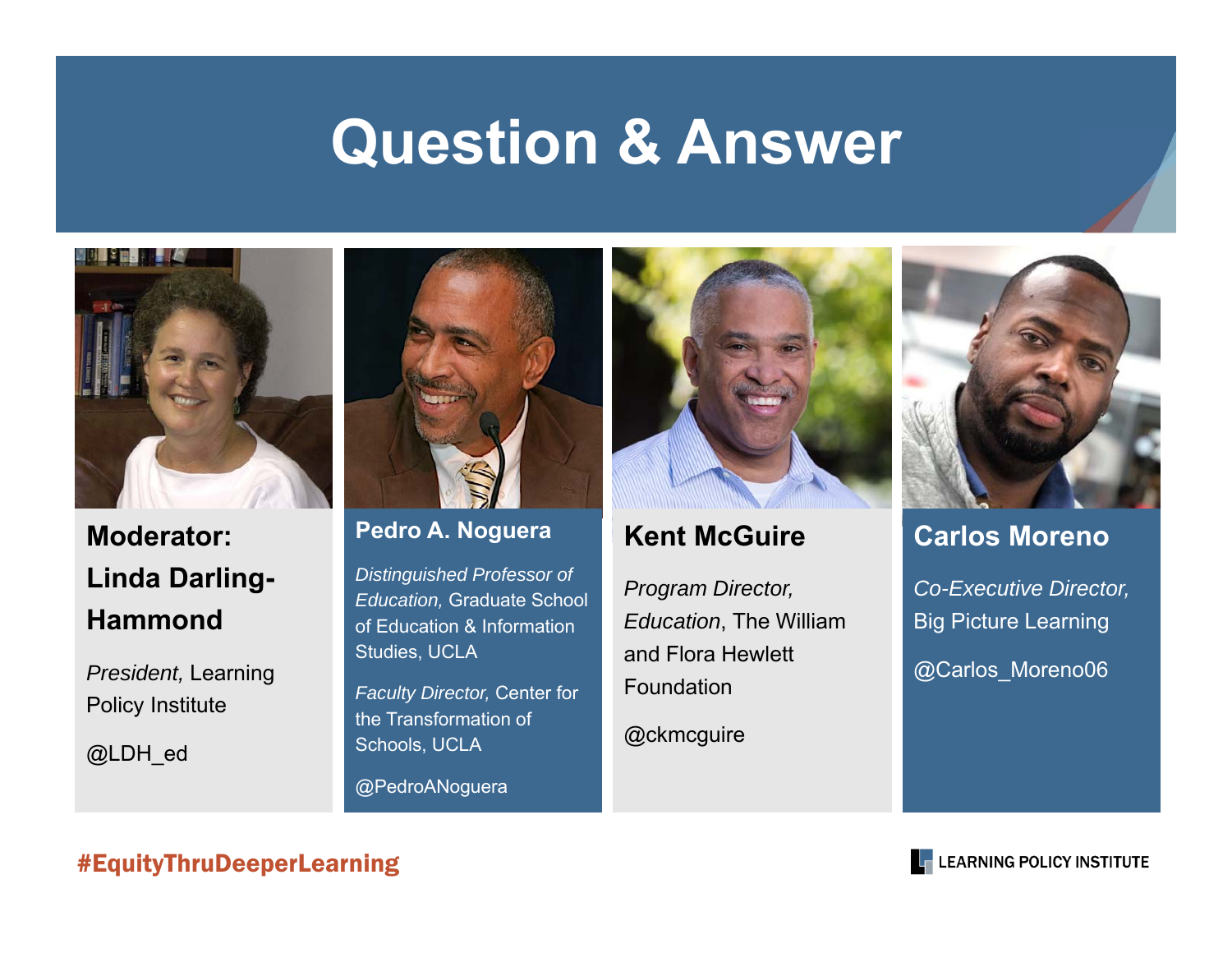## **Next Webinar**

*How Performance Assessments Support Deeper Learning and Equity*

March 20 from 1:00 – 2:00 p.m. (PT)

#### **Featuring**

- **Ann Cook**, New York Performance Standards Consortium
- **Young Whan Choi**, Oakland Unified School District
- **Paul Leather**, Center for Innovation in Education
- **Roneeta Guha**, Learning Policy Institute

#### **Learn more & register learningpolicyinstitute.org/events**

**Sign up for updates:** bit.ly/LPIupdates

*This Diversity, Equity, and Inclusion Initiative webinar series is supported by a grant from the William and Flora Hewlett Foundation.*